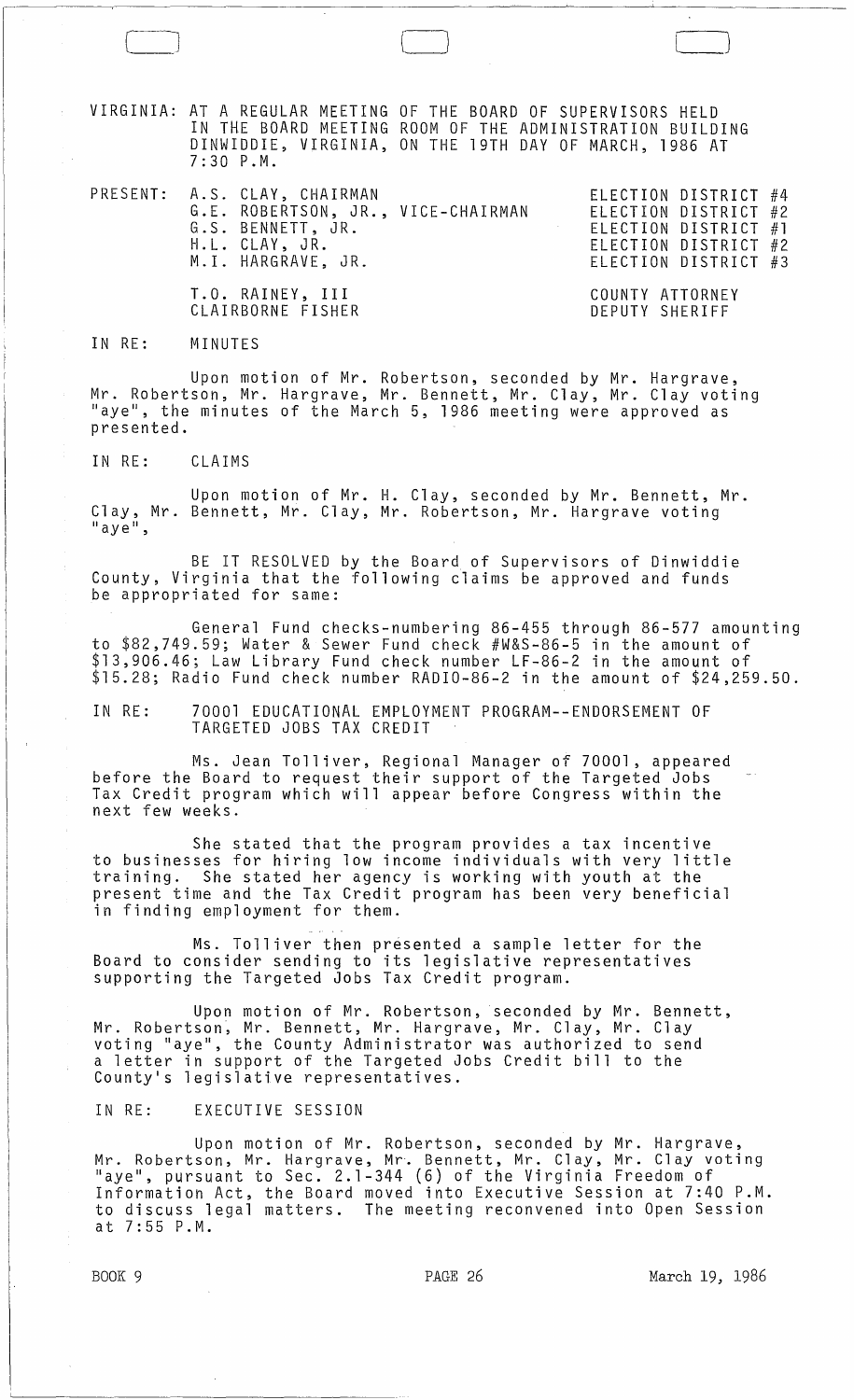IN RE: PUBLIC HEARING--P-86-1--REZONING APPLICATION--SAMUEL T. MARTIN

This being the time and place as advertised in the Progress-Index on Wednesday, March 5, 1986 and Wednesday, March 12, 1986 for the Board of Supervisors to conduct a public hearing to consider for adoption an ordinance to amend the zoning classification of land parcel 21-129 from residential, limited R-l to business, general, B-2.

Mr. W.C. Scheid, Director of Planning, presented the information and reviewed the action taken by the Planning Commission on February 12, 1986, wherein they recommended approval with conditions submitted by the applicant.

No one appeared in opposition.

Mr. Hargrave questioned the condition of maintaining a "screen of evergreens, fencing or a combination thereof" as to whether the wording adequately provided for fencing that could not be seen through.

Mr. Scheid stated that was the intent of the Planning Commission, to require screening that could not be seen through. Mr. Martin stated that was his understanding of the word "screen". The following statement was then added to the conditions proffered by Mr. Martin and he initialed his acceptance: "the fencing is such that it may not be seen through".

Upon motion of Mr. H. Clay, seconded by Mr. Robertson, Mr. Clay, Mr. Robertson, Mr. Hargrave, Mr. Bennett, Mr. Clay voting<br>"aye",

BE IT ORDAINED by the Board of Supervisors, Dinwiddie County, Virginia, that the district classification of land parcel 21-129, as designated by the County Tax maps, containing 3.67 acres, be changed from residential, limited, R-l to business, general  $B-2$ .

As a condition of this rezoning application, the applicant, heirs, and assigns shall be bound by the following terms:

1. the entrance(s) to this property shall be from U.S. Route 1, not from Rt. 671;

2. a screen of evergreens, fencing or a combination thereof shall be erected and maintained along Route 671. The screening shall be a minimum of eight (8) feet in height; and shall not be seen through.

3. all commercial activities shall limit offensive activities (i.e., noise) to normal business hours; and

4. security lighting shall be placed such that minimum glare will be experienced by residents whose homes front on Route 671.

In all other respects, said Zoning Ordinance is hereby reordained.

IN RE: PUBLIC HEARING--A-86-3--VEHICLE SALVAGE YARD

This being the time and place as advertised in the Progress-Index on Wednesday, March 5, 1986 and Wednesday, March 12, 1986 for the Board of Supervisors to conduct a public hearing to consider for adoption an ordinance to amend the Dinwiddie County Code by permitting a vehicle salvage yard with a conditional use permit in an Agricultural, General, A-3 district.

Mr. W.C. Scheid, Director of Planning, presented the information and reviewed the action taken by the Planning Commission wherein they recommended disapproval at their March 12, 1986 meeting.

 $\frac{1}{2} \left( \frac{1}{2} \right) \left( \frac{1}{2} \right) \left( \frac{1}{2} \right)$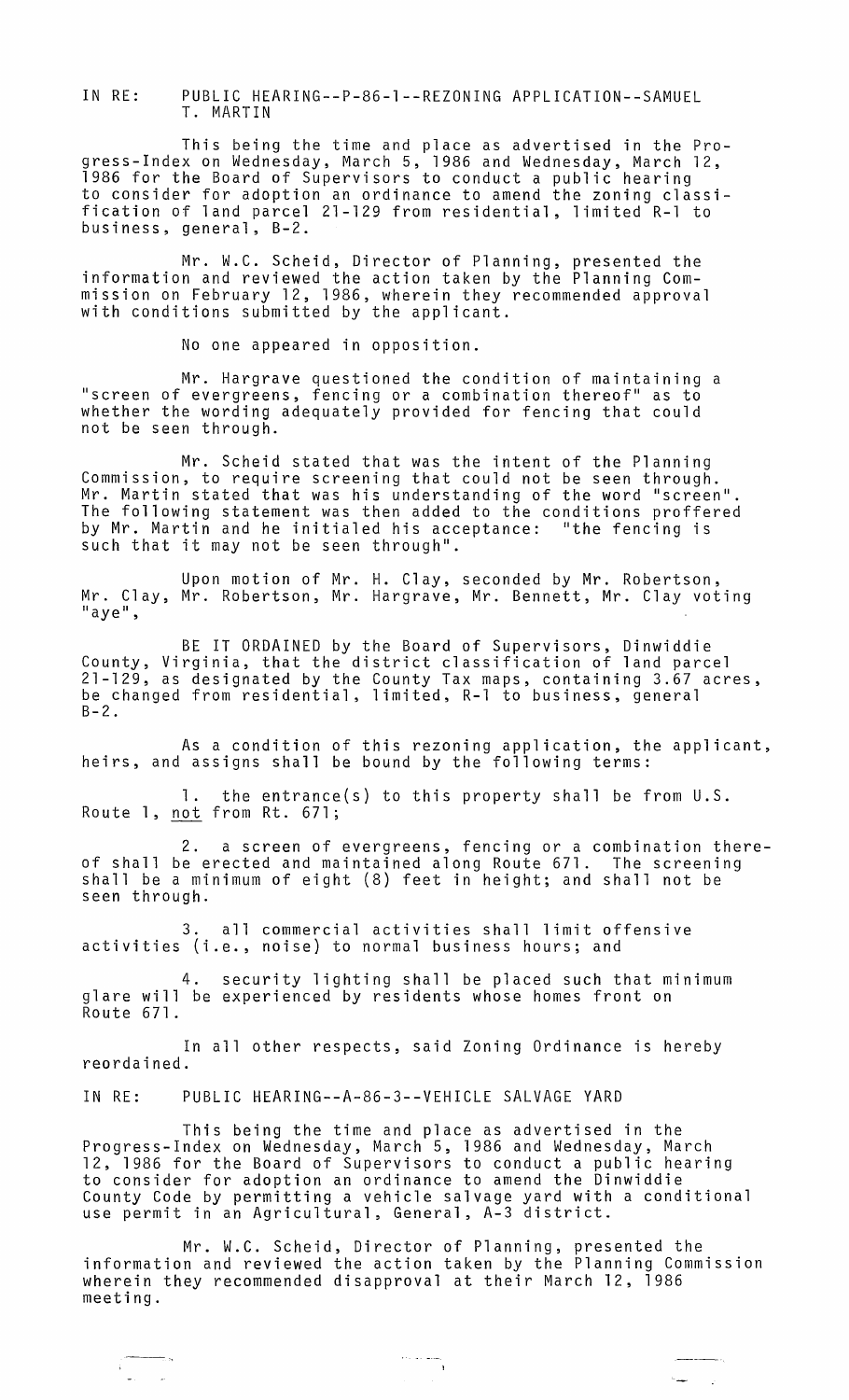No one appeared in support of the amendment.

 $\vert \hspace{.1cm} \vert$ 

Mr. Robert Painter, representing other A-3 residents in attendance that live near Lake Chesdin, spoke in opposition. He stated he felt a vehicle salvage yard would be disadvantageous to the natural waterfall in that area.

Mr. H. Clay stated Agricultural A-3 property is prime area for residential development and the allowance of a vehicle salvage yard would disrupt residential potential and be a waste of prime land.

Mr. Robertson stated he had received alot of input from the citizens in the area and also felt it is not advisable to allow that use in an A-3 area.

Upon motion of Mr. Robertson, seconded by Mr. Bennett, Mr. Robertson, Mr. Bennett Mr. Hargrave, Mr. Clay, Mr. Clay voting "aye", amendment A-86-3, to allow vehicle salvage yards in an agricultural A-3 zoned area, with conditional use permit, was denied.

IN RE: NEW COUNTY CODE--CHANGES TO ARTICLE I, SECTION 19-2 DEALING WITH TAX COLLECTION

Upon motion of Mr. Robertson, seconded by Mr. Hargrave, Mr. Robertson, Mr. Hargrave, Mr. Clay, Mr. Bennett, Mr. Clay voting "aye", the discussion of the recodification of the County code was removed from the table.

At the March 5, 1986 meeting, the Treasurer, W.E. Jones questioned certain sections that had been changed in the new code pertaining to the operation of his office.

Mr. Jones stated he checked with the County Attorney and as a result made the following recommendations dealing with Article I, Section 19-2, Subsection (b):

1. Delete the wording, "or ten dollars (\$10.00), whichever is greater."

2. Delete the entire next sentence and remit the old ordinance statement which says, "In addition to the penalty provided herein, any such taxes that remain unpaid on the first day of the month next following the month in which such taxes become due shall be delinquent and interest thereon of ten percent per annum shall be added to the amount of taxes or levies due from such taxpayer, which when collected by the Treasurer, shall be accounted for in his settlement".

Mr. Bennett asked how many of the delinquent taxes were small. Mr. Jones stated alot were under \$100. Also, alot of payments in error were made this year. As a result, their penalties might be \$10.00 rather than 10%.

Mr. Bennett stated he was not trying to make anyone's job harder; however, he did not want to make any incentives for people not to pay their taxes.

Upon motion of Mr. Hargrave, seconded by Mr. Robertson, Mr. Hargrave, Mr. Robertson, Mr. Clay, Mr. Bennett, Mr. Clay voting "aye", the changes as requested by the Treasurer for Article I, Section 19-2, subsection (b) were approved.

IN RE: ENACTMENT- OF NEW COUNTY CODE

Upon motion of Mr. Robertson, seconded by Mr. H. Clay, Mr. Robertson, Mr. Clay, Mr. Bennett, Mr. Hargrave, Mr. Clay voting<br>"aye",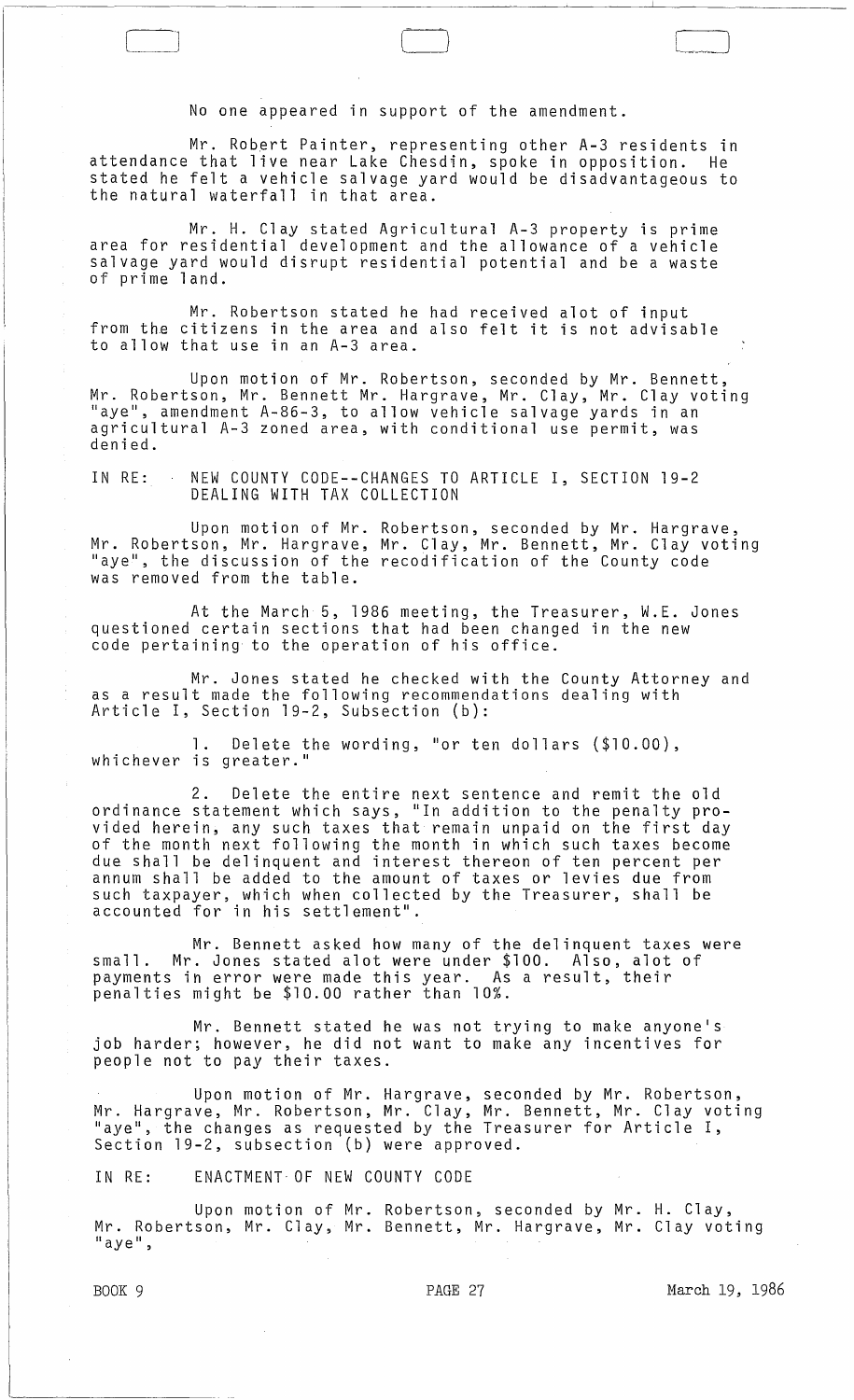BE IT ORDAINED by the Board of Supervisors of Dinwiddie County, Virginia, an ordinance adopting and enacting a new code for the County of Dinwiddie Virginia; establishing the same; providing for the repeal of certain ordinances not included therein; providing a penalty for the violation thereof; providing for the manner of amending such code; and providing when such code and this ordinance shall become effective is adopted as follows:

Section 1. The Code of Ordinances, consisting of Chapters 1 to 22, each inclusive, is hereby adopted and enacted as the "Code of the County of Dinwiddie, Virginia," which Code shall supersede all general and permanent ordinances of the County passed on or before June 30, 1985, to the extent provided in section 2 hereof.

Section 2. All provisions of the Code shall be in full force and effect from and after March 19, 1986, and all ordinances of a general and permanent nature enacted on final passage on or before June 30, 1985, and not included in the Code or recognized and continued in force by reference therein, are hereby repealed from and after the effective date of the Code.

Section 3. The repeal provided for in section 2 hereof shall not be construed to revive any ordinance or part thereof that has been repealed by a subsequent ordinance which is repealed<br>by this ordinance.

Section 4. Any person convicted of a violation of the Code shall be punished as prescribed in section 1-11 thereof, or as provided in any other applicable section of the Code.

Section 5. In case of the amendment of any section of the Code for which a penalty is not provided, the general penalty prescribed in section 1-11 of the Code shall apply to the section as amended, or in case the amendment contains provisions for which a penalty, other than the aforementioned general penalty, is provided in the other section shall be held to relate to the section so amended, unless the penalty is specifically repealed therein.

Section 6. All ordinances adopted after June 30, 1985, which amend or refer to ordinances which have been codified in the Code, shall be construed as if they amend or refer to like provisions of the Code.

Section 7. This ordinance and the Code adopted hereby shall become effective March 19, 1986.

IN RE: BINGO & RAFFLE PERMIT--ST. JOHN'S CATHOLIC CHURCH

Upon motion of Mr. H. Clay, seconded by Mr. Hargrave, Mr. Clay, Mr. Hargrave, Mr. Bennett, Mr. Robertson, Mr. Clay voting<br>"aye", the following resolution was adopted:

WHEREAS, St. John's Catholic Church has made application to the Board of Supervisors for a Bingo & Raffle Permit for the calendar year 1986; and

WHEREAS, St. John's Church has paid the \$10.00 fee and meets the requirements of the State Code of Virginia;

NOW THEREFORE BE IT RESOLVED by the Board of Supervisors of Dinwiddie County, Virginia that a Bingo and Raffle Permit for St. John's Catholic Church be granted for the calendar year 1986.

IN RE: DISCUSSION OF ASBESTOS LANDFILL

 $\sim$ 

 $\sim$ 

Mr. Deke Bolte stated that he and other citizens were concerned about the possibility of a landfill being located on Rt. 627 for the disposal of asbestos.

The Chairman thanked those in attendance for their concern and interest but stated the Board could not consider any action at this time since no application for a landfill has been filed.

رداد موسط سا

÷.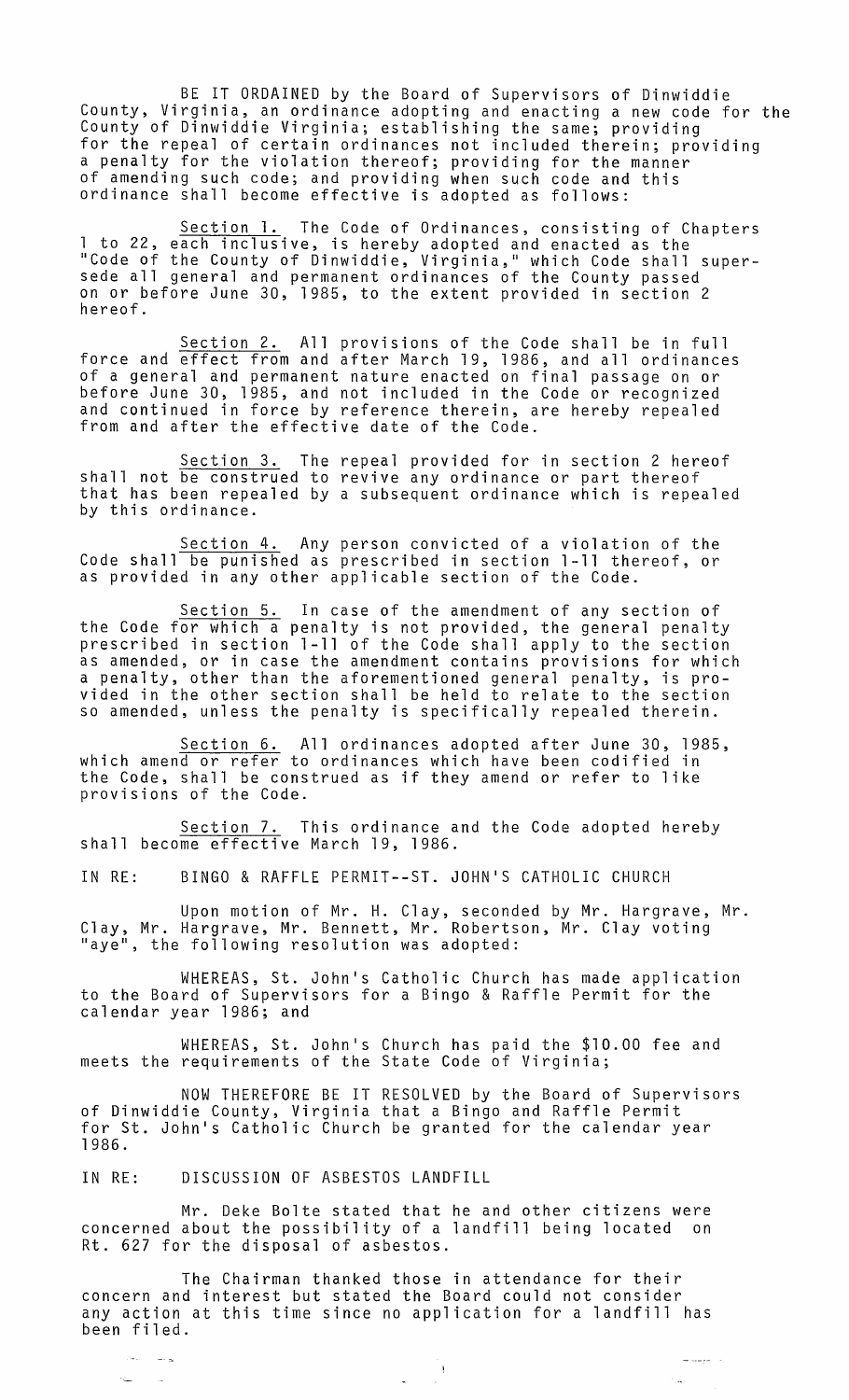Mr. Carlton Bolte asked that if a public hearing be held, that it be held at night. The Chairman stated any application received would have to be heard by the Planning Commission and the Board and that public hearings are usually scheduled for night meetings and notices would be in the paper.

## IN RE: EXECUTIVE SESSION

Upon motion of Mr. Hargrave, seconded by Mr. H. Clay, Mr. Hargrave, Mr. Clay, Mr. Bennett, Mr. Robertson, Mr. Clay voting "aye", pursuant to Sec. 2.1-344 (1) and (6) of the Virginia Freedom of Information Act, the Board moved into Executive Session at 8:33 P.M. to discuss legal and personnel matters. The meeting reconvened into Open Session at 10:05 P.M.

## IN RE: ADJOURNMENT

Upon motion of Mr. Robertson, seconded by Mr. H. Clay, Mr. Robertson, Mr. Clay, Mr. Hargrave, Mr. Bennett, Mr. Clay voting "aye", the meeting was adjourned until 8:00 A.M., Thursday, March 20, 1986.

MARCH 20, 1986 -- 8:00 A.M. -- CONTINUATION OF MARCH 19, 1986 MEETING

| ELECTION DISTRICT #4<br>ELECTION DISTRICT #2<br>ELECTION DISTRICT #1 |                      |
|----------------------------------------------------------------------|----------------------|
|                                                                      | ELECTION DISTRICT #3 |

ABSENT: H. L. CLAY, JR. ELECTION DISTRICT #2

IN RE: BUDGET WORKSHOP SESSION WITH CONSTITUTIONAL OFFICERS

The Board met in a workshop session to discuss the individual budgets of the Director of Sanitation, the Sheriff, the Commissioner of Revenue and the Treasurer.

## IN. RE: ADJOURNMENT

Upon motion of Mr. Hargrave, seconded by Mr. Robertson, Mr. Hargrave, Mr. Robertson, the meeting was adjourned at Mr. Bennett, Mr. Clay voting "aye",

ATTEST:

1:00 P.M. A.S. CLAY, CHAIRMAN

 $\Box$